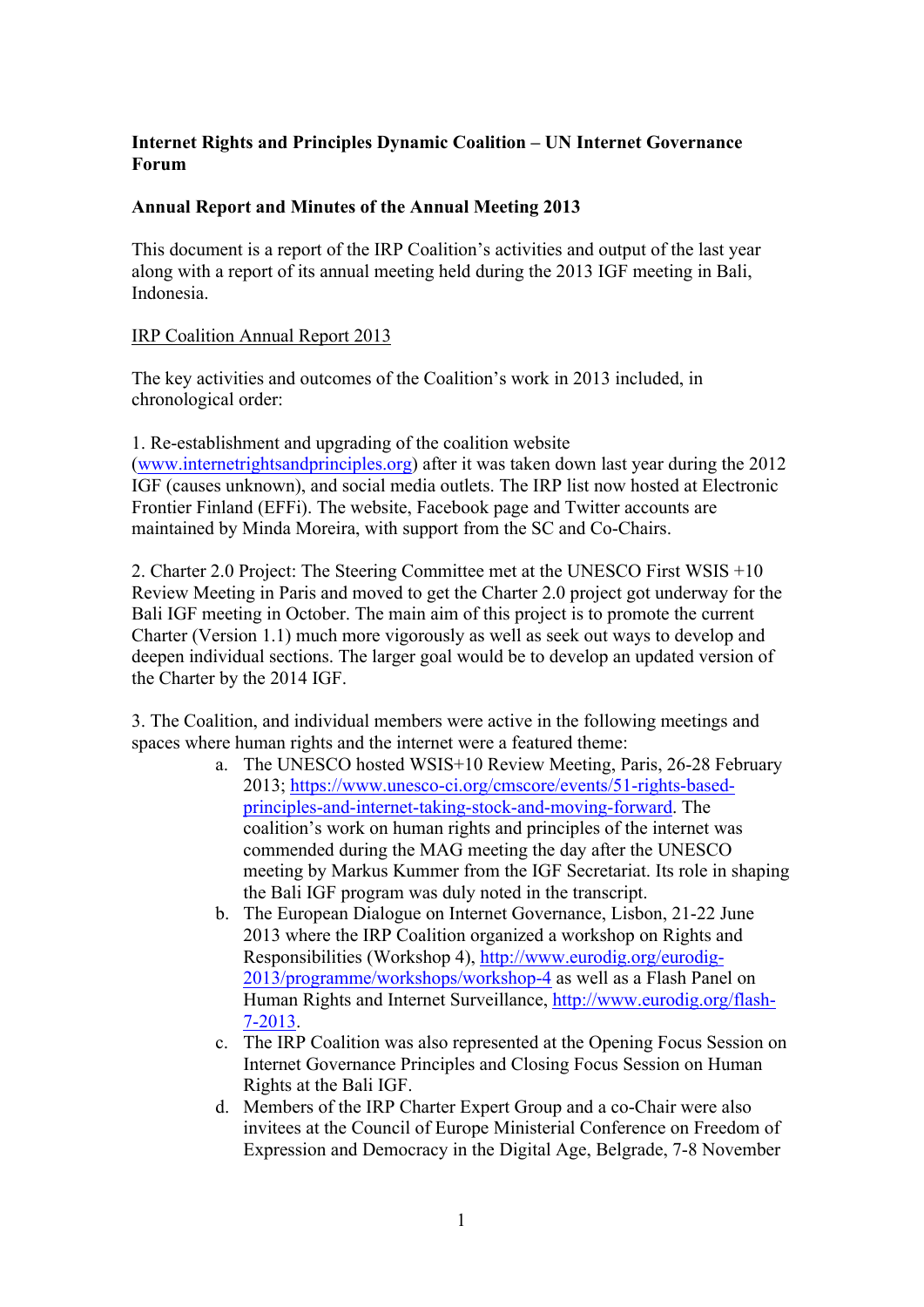2013, http://www.coe.int/t/dghl/standardsetting/media/Belgrade2013/. At this conference the Council of Europe Draft Guide on Existing Rights for Internet Users, an initiative that included 4 IRP Coalition members from the IRP Charter Expert Group, was released for consultation. The Council of Europe Guide (http://www.coe.int/t/informationsociety/) and the IRP Charter Booklet (http://internetrightsandprinciples.org/site/theirp-charter-is-now-available-in-print/) are two milestones this year for the coalition.

4. In September 2013 the *IRP Charter Booklet* was compiled with a small working group. This booklet includes the main Charter and 10 Principles as well as key elements from the original website background documents, and selected references and resources. The Booklet was designed by a professional graphic designer, paid for and printed by crowd-funding; https://www.razoo.com/br/causes/Charter-Of-Human-Rights-And-Principles-For-The-Internet-Irp-Coalition-At-The-Un-Internet-Governance-Forum. A total of US\$1172 has been raised to date for the booklet design and printing costs of the 1<sup>st</sup> Edition

### Summary

The outcomes of these meetings underscore the

| (i)         | formative work being done by the coalition on addressing Internet  |
|-------------|--------------------------------------------------------------------|
|             | Governance Principles in a Human Rights framework that is based on |
|             | international legal standards;                                     |
| $\sqrt{22}$ |                                                                    |

- (ii) proactive and substantive contributions to multistakeholder meetings on topics of the day such as surveillance and privacy (Lisbon EuroDIG Flash Panel), disability rights, and access issues for disadvantaged groups at the EuroDIG and 2013 IGF meetings
- (iii) coalition's substantive contributions to the first part of the  $WSIS+10$ process as part of the UNESCO meeting outcomes (http://www.unesco.org/new/fileadmin/MULTIMEDIA/HQ/CI/CI/pdf /wsis/WSIS\_10\_Event/wsis10\_outcomes\_en.pdf )
- (iv) cumulative positive effects of outreach and collaborative work the coalition has undertaken with other IGF Dynamic Coalitions (Gender DC, Public Access in Libraries DC, Accessibility and Disability DC) and other actors such as ICANN, the Council of Europe, eco (Germany), civil society networks such as the Internet Governance Caucus, Best Bits, Global Partners, and Hivos, and research networks such as Giganet and the Danish Institute for Human Rights.
- (v) increasing recognition of the role that the IRP Coalition has played and can continue to play in ongoing negotiations and consultations around internet governance principles and human rights in established UN based multistakeholder venues, and other domains such as regional IGFs, the Council of Europe, and ICANN.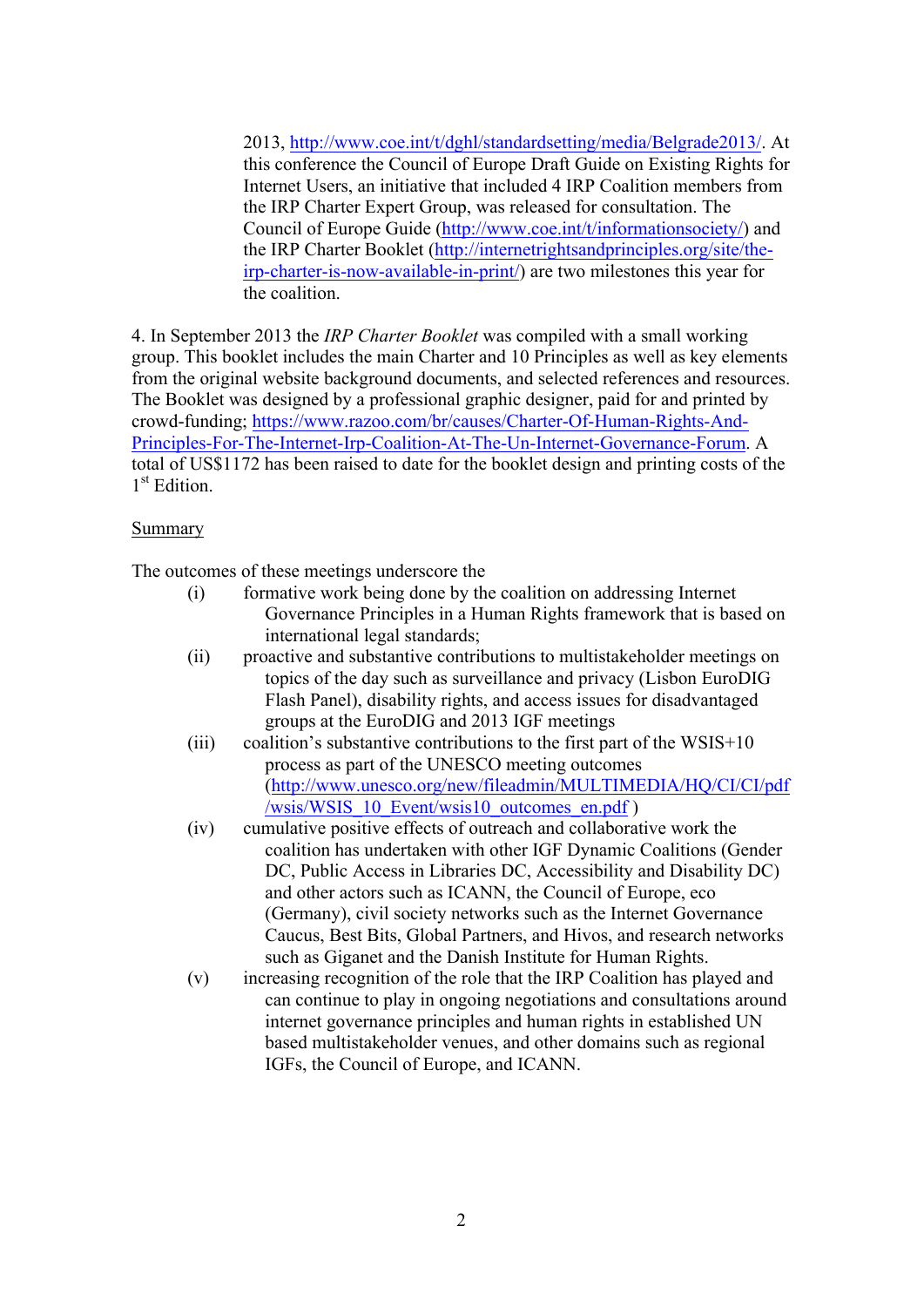# **Minutes of the IRP Coalition Annual Meeting Bali IGF 2013, 25 October 2013, 9-10.30 am**

Kantanami, Room #9 (20-30 participants)

Agenda:

- Welcome & Annual Report Summary
- Continuation of Feedback on the IRP Charter Booklet
- Next Steps
- Orders of Business

Marianne Franklin (Chair) provided an overview of the past year and the agenda for the morning. Main aim was to continue the feedback and ideas about next steps from the two other workshops at the Bali Meeting (Workshops #99 and #276).

The meeting recognized the power and effectiveness of having the Charter in printed, booklet form. In the meeting the Chair was able to announce that the Booklet was to be translated into Arabic. It will be used to promote a program on Internet Governance in the MENA region by Hivos; http://igmena.org/. Other translations include Spanish (confirmed from the floor by Eduardo Bertoni, Argentina), Portuguese, Bahasa Indonesian, Finnish (by EFFi).

After this overview of the year the meeting moved to continue discussions on the IRP Charter content and next steps.

#### *Feedback in the IRP Charter*

Stuart Hamilton – IFLA opened the comments by reaffirming that the IFLA fully supports the Charter and will be using it to update the IFLA Internet Manifesto from 2002. He also confirmed the ongoing support of the DC Public Access in Libraries for the Charter 2.0 project.

Dixie Hawtin – Member of the Council of Europe Expert Group on Existing Rights for Internet User/IRP Steering Committee member and former co-Chair recalled that the CoE Guide project (released for public consultation on 22 October 2013) comprised four members of the IRP Charter expert group. A point for further discussion might be whether the key aim of the exercise is information or enforcement, a point of debate at the outset of the CoE Guide project.

Mike Godwin – Internews (Public policy development) noted that in terms of enforcement, in realm of international cyberlaw many nations have actually implemented repressive laws. In this respect the Council of Europe's work on existing rights is helpful for playing a more positive influence in light of the more repressive legislation emerging from the Budapest Convention. He advocates this emphasis on positive rights for framing cyberlaws particulatly in countries with individual rights issues. Charters like the IRP Charter are also contributing as affirmative framings that can be tools for implementing national law frameworks.

Meryem Marzouki – EDRI/IRP Charter and CoE Guide Expert Group, calling herself an "academic with an activist heart" underscored that the Council of Europe's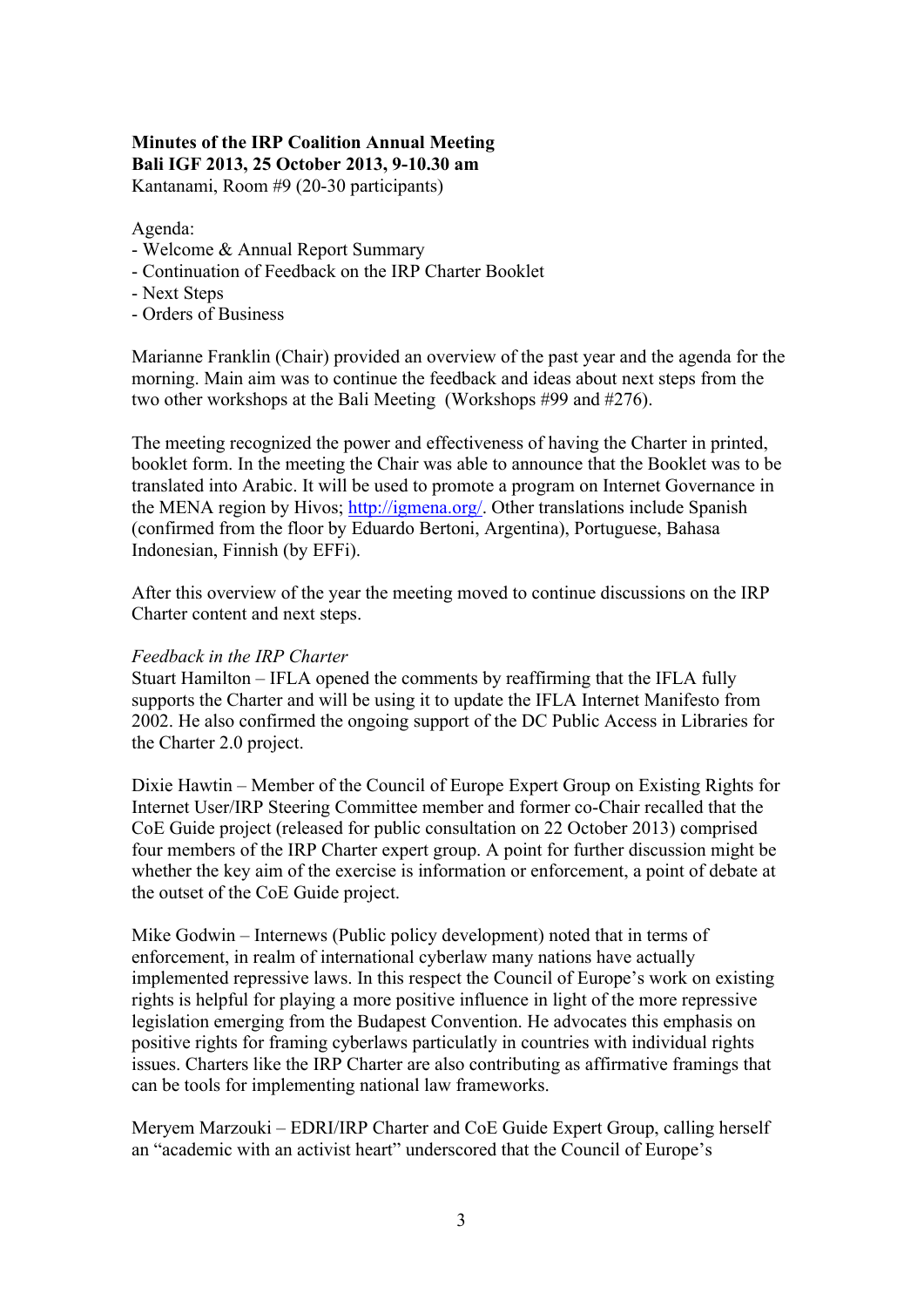Convention 108 on the Protection of Personal Data is as important as the Budepest (Cybercrime) Convention. With the Charter and Guide as "soft law" and supported by the European Court of Human Rights it is important to remember that civil society, in particular an IGF Dynamic Coalition were equal members of the expert group. There are differences between the two documents though e.g. on the right to access.

A question from the floor (NGO from India) asked whether the intention was for the IRP Charter to be adopted by UN member states.

A representative from the Kenyan Human Rights Commission noted that the IRP Charter is useful for mainstream civil society groups who have not been involved in the drafting process, She appreciates its accessibility and nuance; e.g. the Articles on Duties and Responsibilities tempers more absolutist Freedom of Expression assumptions. She expressed her appreciation of how the IRP Charter recognizes this tension in the way it delineates responsibilities and safeguards against repressive laws.

Representative from the APC Women Rights Network appreciated the growth and movement forwards that the Charter encapsulates. Her point for thinking ahead was to appreciate that application of the Charter articles will differ as not all experiences, nor all responses are homogenous. This means that any eventual recommendations coming from the Charter will need adapting to these varying qualities of experience. She expressed concern about selective recommendations emerging that my hinder some groups e.g. by adopting protective language.

Representative from the Global Internet Freedom Alliance (SE Asia) noted that they have already been using the IRP Charter to put forward arguments against repressive cyberlaw in the Phillipines in order to address rights primarily.

Robert Bodle (IRP Steering Committee) commented that the Charter has been very helpful in the classroom. It allows him to shape lesson plans along its different section in order to encourage case studies around specific violations

The meeting then moved on to considering next steps.

### *Next Steps*

Catherine Easton (academic): Thanked the coalition for moving the discussion into positive developments. Her suggestions were along some of the potentially legalistic moves to take: e.g

- working with EU member state governments to see the IRP Charter attached as amendment or schedule for national and local regulations such as in the case of standards on accessibility in the UK
- Promote the Charter as a core point of reference

Karmen Turk (Estonia): noted that in Estonia civil society have been using the Charter as a model to draw up their own principles/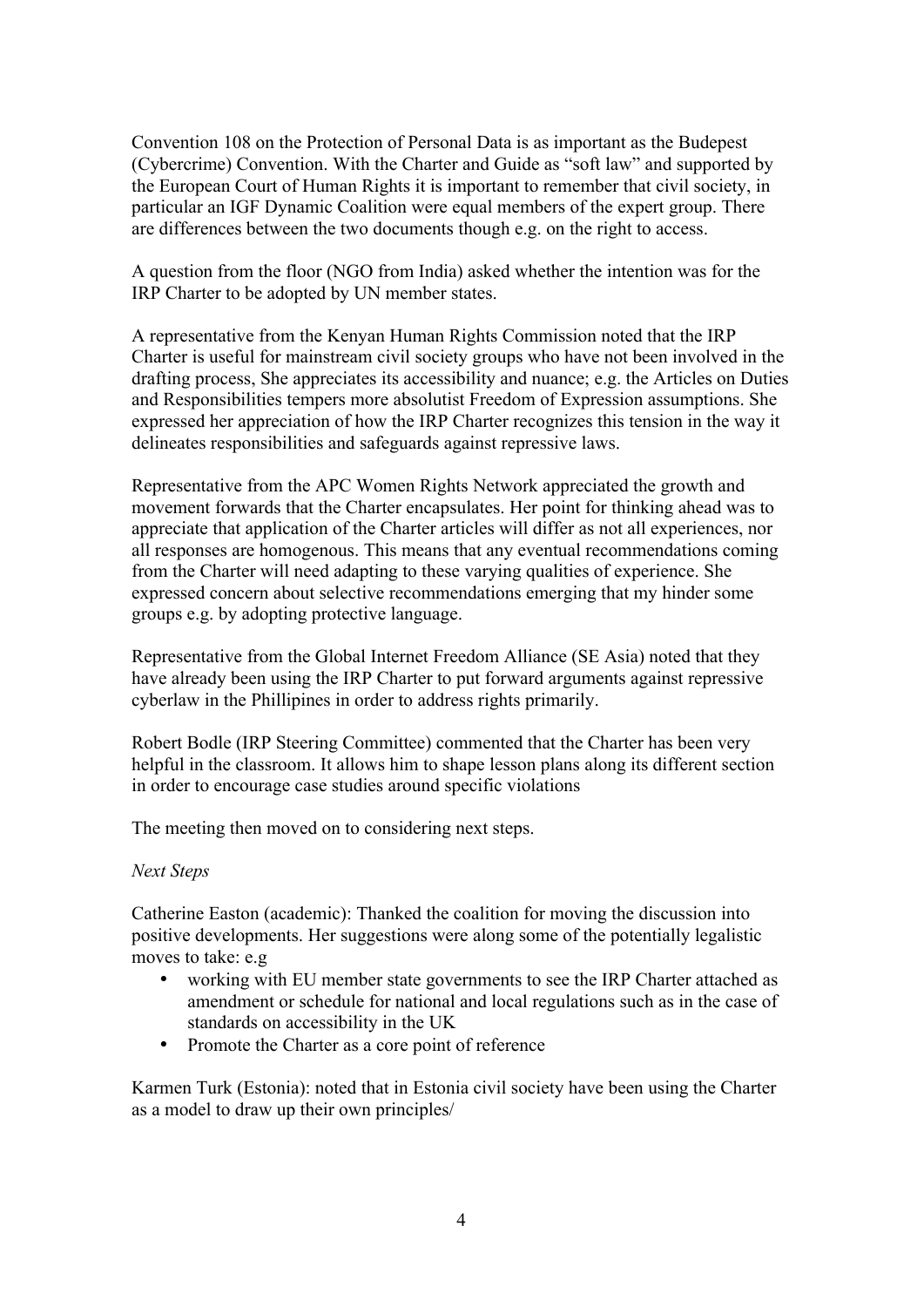Meryem Marzouki; stressed the difference between the Council of Europe and the European Union Council. Her suggestion was to use the Charter as a practical tool at the national levels by taking each section (21 in total) one by one to

- develop some indicators on national legislation compliance
- use specific articles (e.g. article 4) to assess telecom regulation at national level

Lee Hibbard (Council of Europe): wanted to note that a good step for the Charter, as well as the CoE Guides, was to try and measure the impact in ways that go further than noting how many times the document is cited; need to follow up on exactly how it has been used by cataloguing and demonstrating how it e.g. changes law, clarifies a right, creates a movement, helps prove the utility of rights-based measures for the online environment. Mentions global recognition across the world.

Shawna Finnegan (APC) asked how people saw the Charter feeding into measures on Hate speech; in short how to specific sections address this issue more deeply beyond reiterating Freedom of Expression.

- This comment followed up by Susan Antony (Federal Government, Virginia USA); in her experiences even for Americans there is room for the First Amendment to be tempered in cases of extreme offensiveness by using take down policies.
- Mike Godwin (First Amendment lawyer) responded by taking an historical and comparative take on Human Rights instruments. Reminded the meeting that Freedom of Expression is a  $20<sup>th</sup>$  century understanding of rights; prior to period of rapid development every government reserved the right to "shut people up". He then asked the meeting whether rudeness should be a crime. His point was that articulating FoE principles strongly has led to progressive interpretations of international and national HR instruments towards tolerance in situations where censorship remains a genuine concern
- APC Rep noted in return that there is a qualitative difference between rudeness and offensiveness and threats of violence, e.g. "I know where you live and I am coming to rape you". To her mind this is a different issue and in this sense censorship means to stipulate that some things are not OK.

These points were tabled, to be combined with suggestions and comments from the other two workshops (#99, #276) for developing a strategy in the year to come to continue promoting the booklet to civil society organizations, governmental departments, and IGOs, flesh out respective sections of the IRP Charter Booklet (Version 1.1) and set up a working group to work on an eventual upgrading.

The meeting then moved into orders of business.

## *Orders of Business*

1) The Chair noted that the following people had indicated prior to the Bali meeting that they would be continuing on the Steering Committee this coming year: Dixie Hawtin, Parminder Singh, Carlos Souza, Tapani Tarvainen, Robert Bodle, Viktor Szabados.